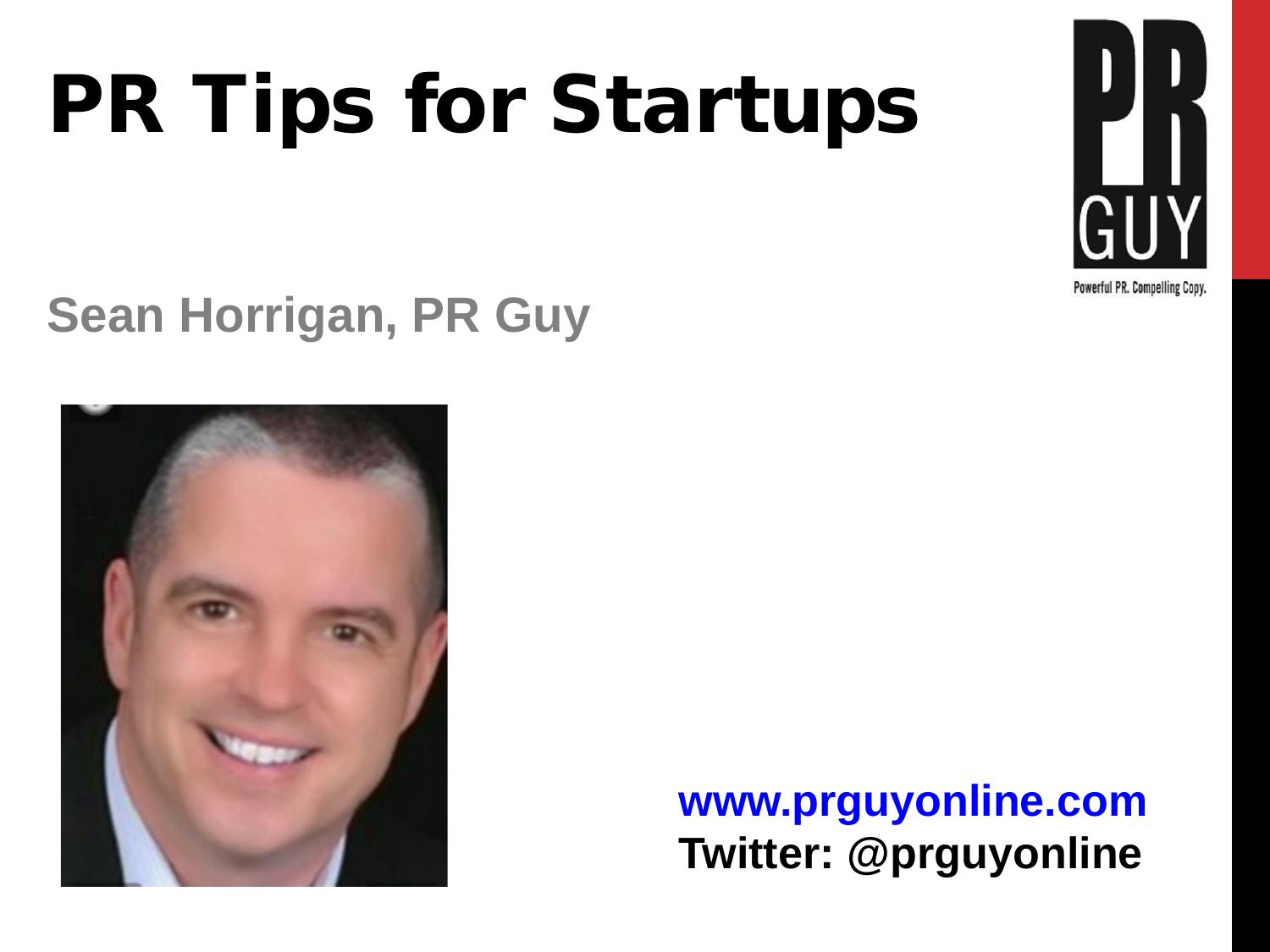



Public relations campaigns are communications activities that enhance visibility, sculpt public perception and affect change.

These activities create a positive public image for businesses, nonprofit organizations, and individuals from rock stars to religious leaders.

Public relations (or PR for short) is considered earned media and differs from marketing which you have to pay for.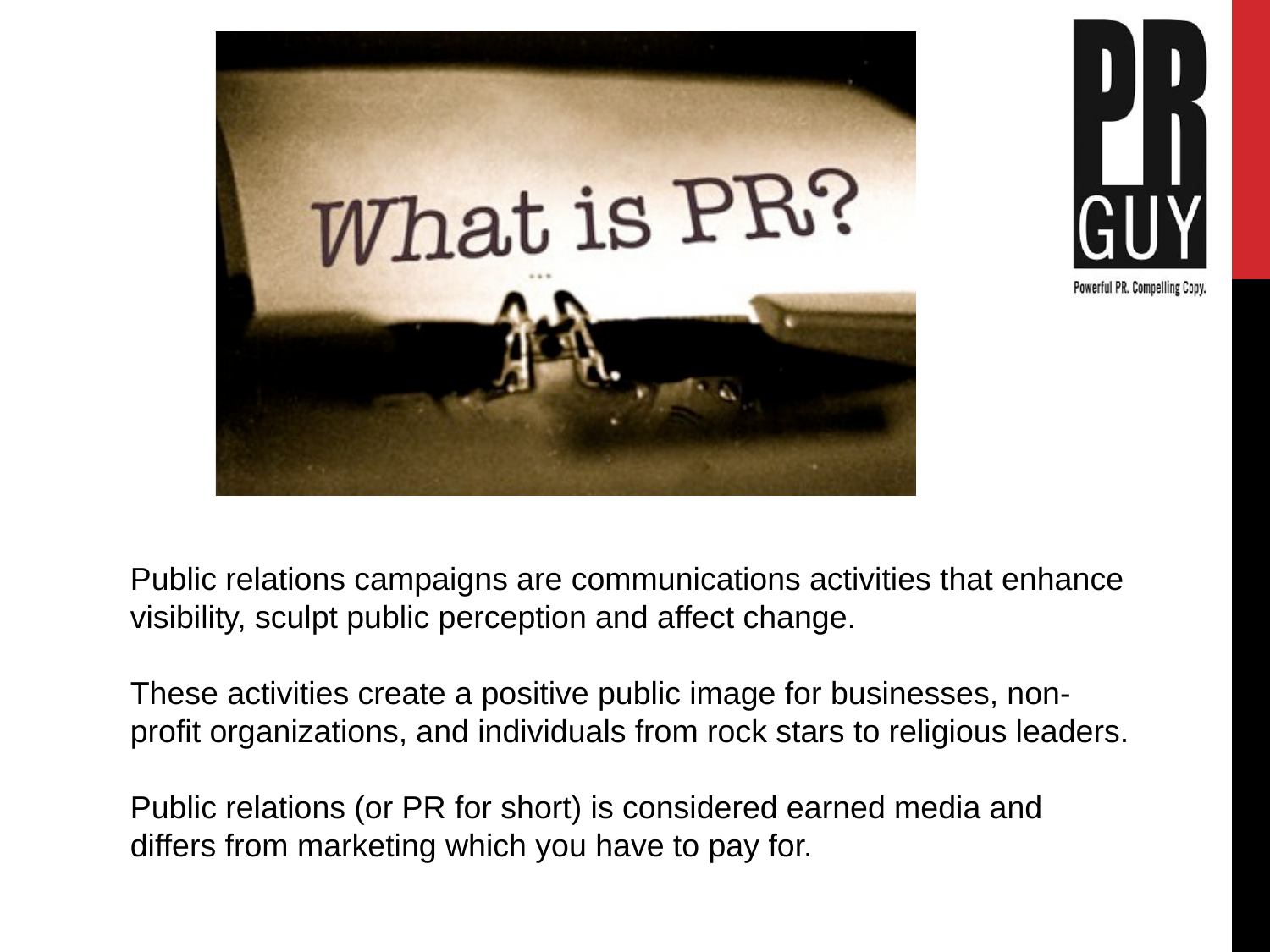

| <b>Advertising</b>        | <b>Public Relations</b>            |
|---------------------------|------------------------------------|
| Paid                      | Earned                             |
| <b>Builds exposure</b>    | <b>Builds trust</b>                |
| Audience is skeptical     | Media gives third-party validation |
| Guaranteed placement      | No guarantee, must persuade media  |
| Complete creative control | Media controls final version       |
| Ads are mostly visual     | PR uses language                   |
| More expensive            | Less expensive                     |
| "Buy this product"        | "This is important"                |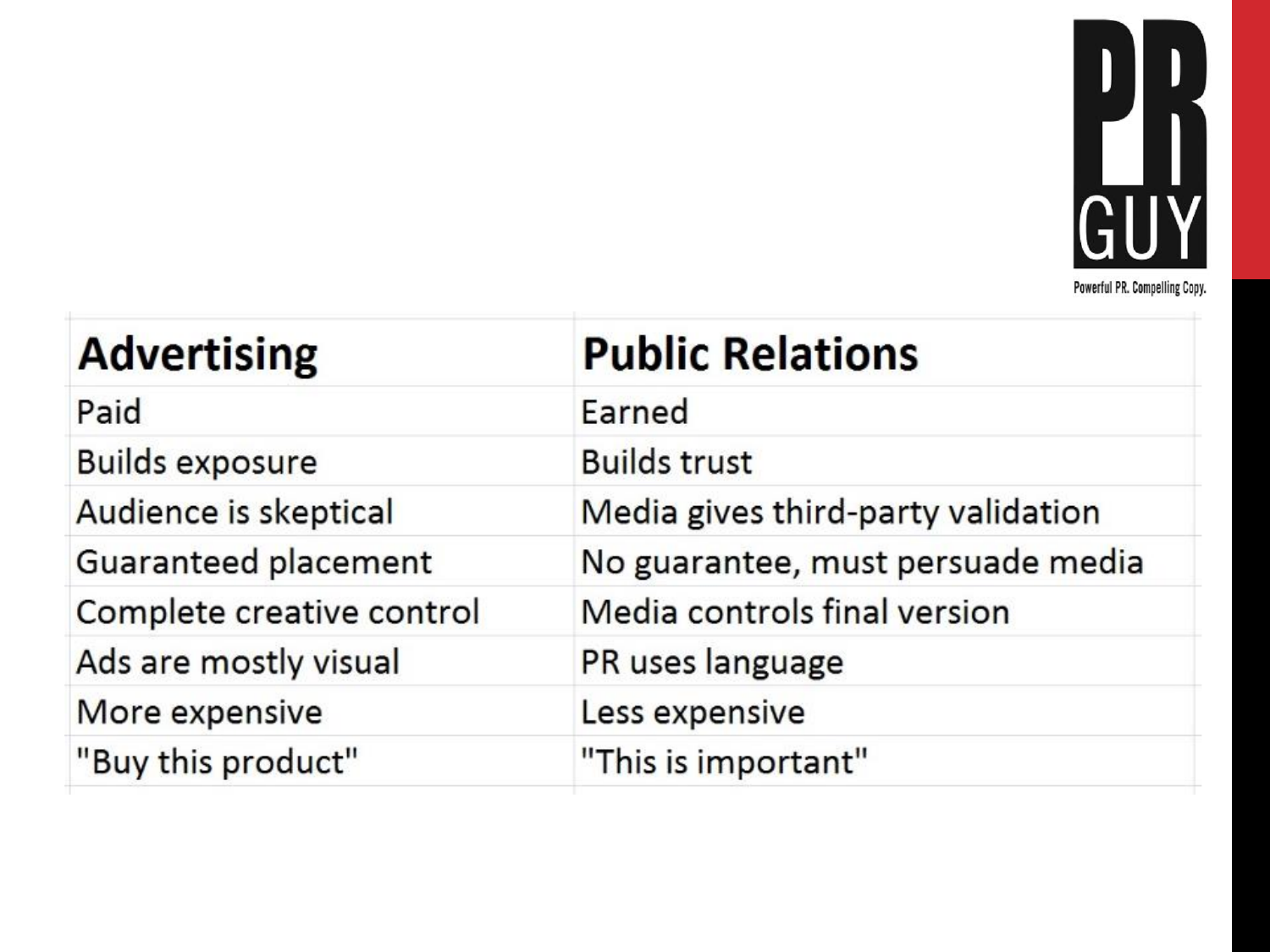#### How PR Helps Build Business

- $\checkmark$  PR builds brand awareness
- $\checkmark$  PR enhances inbound marketing effortsconsumers find you
- $\checkmark$  PR is evergreen
- $\checkmark$  PR adds credibility
- $\checkmark$  PR improves Google rank



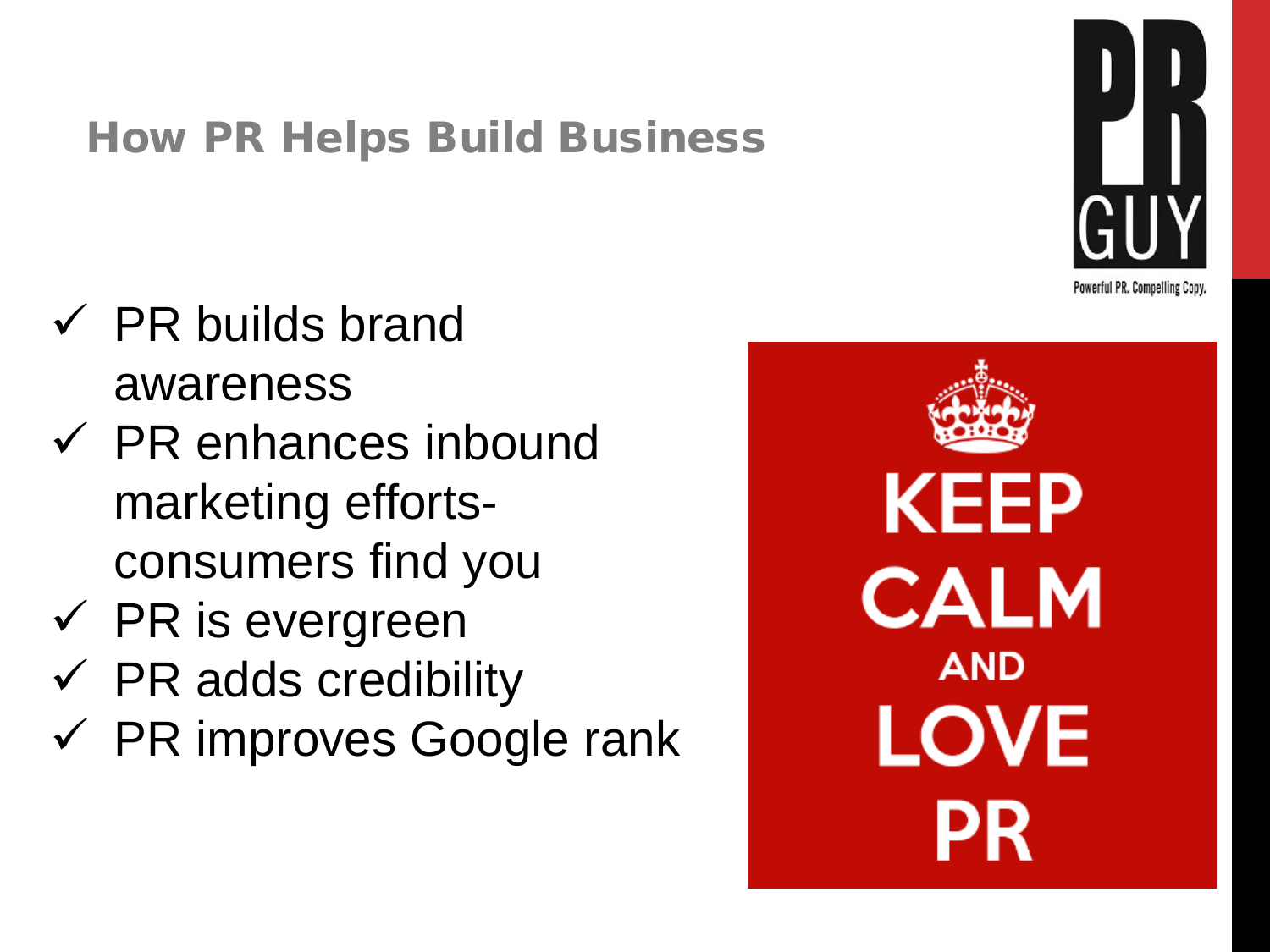#### **PR is an Essential Part of Your Marketing Mix**



"The right story told at the right time can bring valuable attention to your business, even during a downturn." **-***Business Week*

"If I only had \$2 left, I'd spend \$1 on PR."**-Bill Gates**

72% of senior level marketers said PR is most valuable in supporting product marketing and product launches."**-***Advertising Age*

"A good PR story is infinitely more effective than a front page ad."**-Richard Branson**

"In a downturn, an aggressive PR and communications strategy is key." -*Silicon Alley Insider*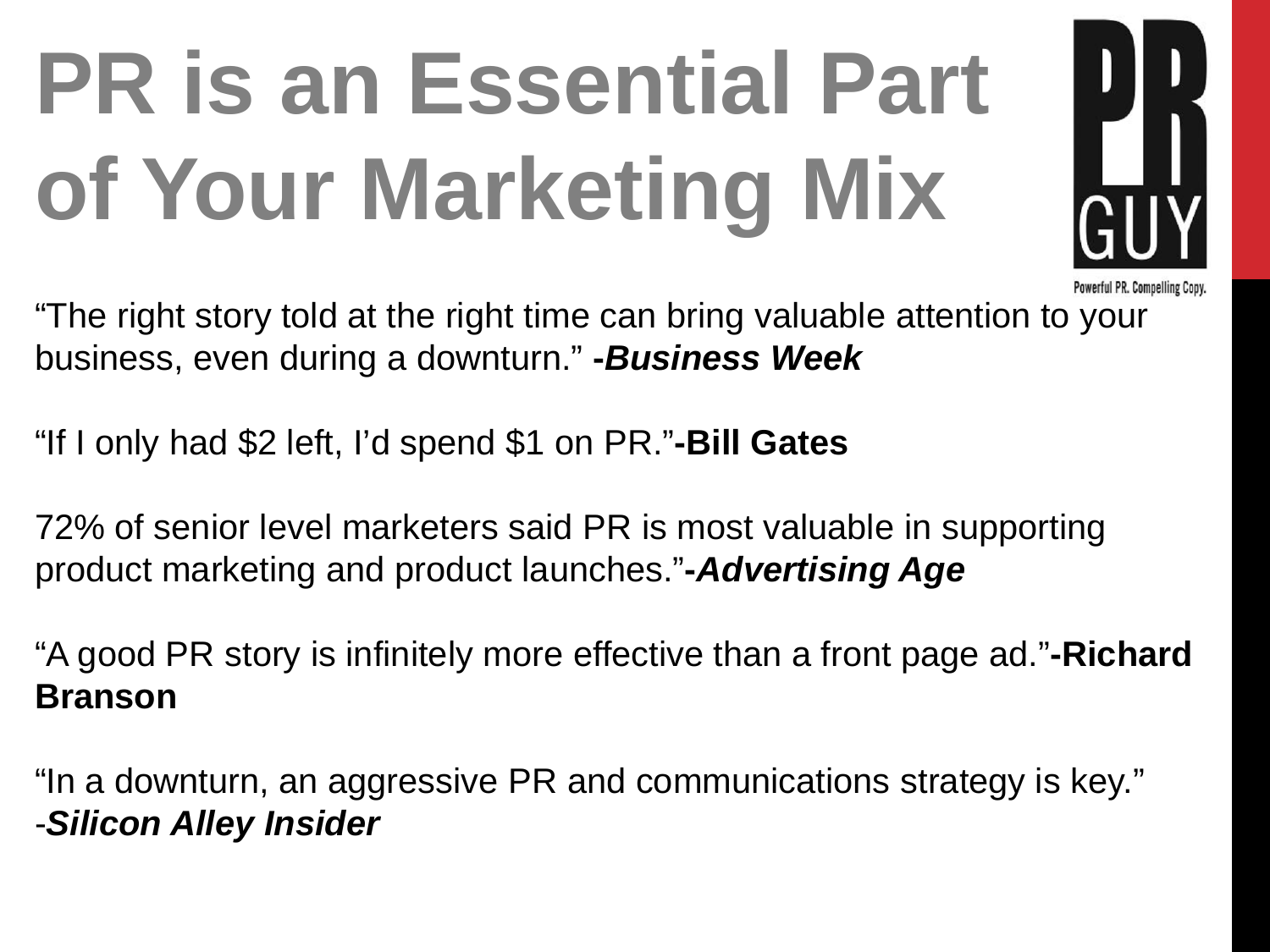#### HOW TO GET STARTED: **CREATE A PR PLAN**



Why You Need a Plan!

- $\checkmark$  Helps you define deadlines and reach your goals
- $\checkmark$  Allows you to be proactive rather than reactive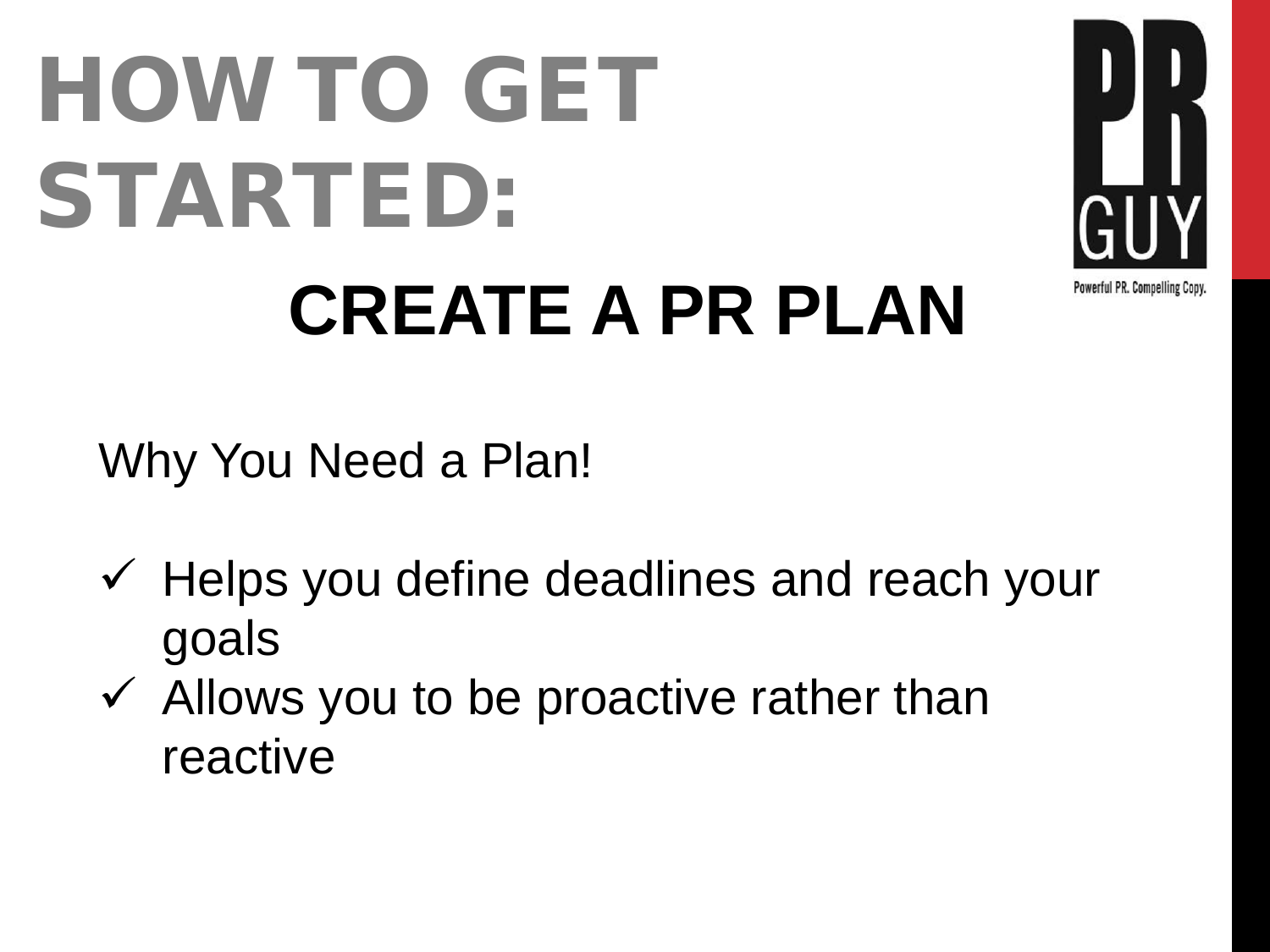## Components of a PR Plan



#### **Summarize your companies current communication situation in one or two paragraphs.**

- $\checkmark$  What's happening at your organization that makes publicity a priority?
- $\checkmark$  Are you planning a launch? Seeking funding? Announcing a new product?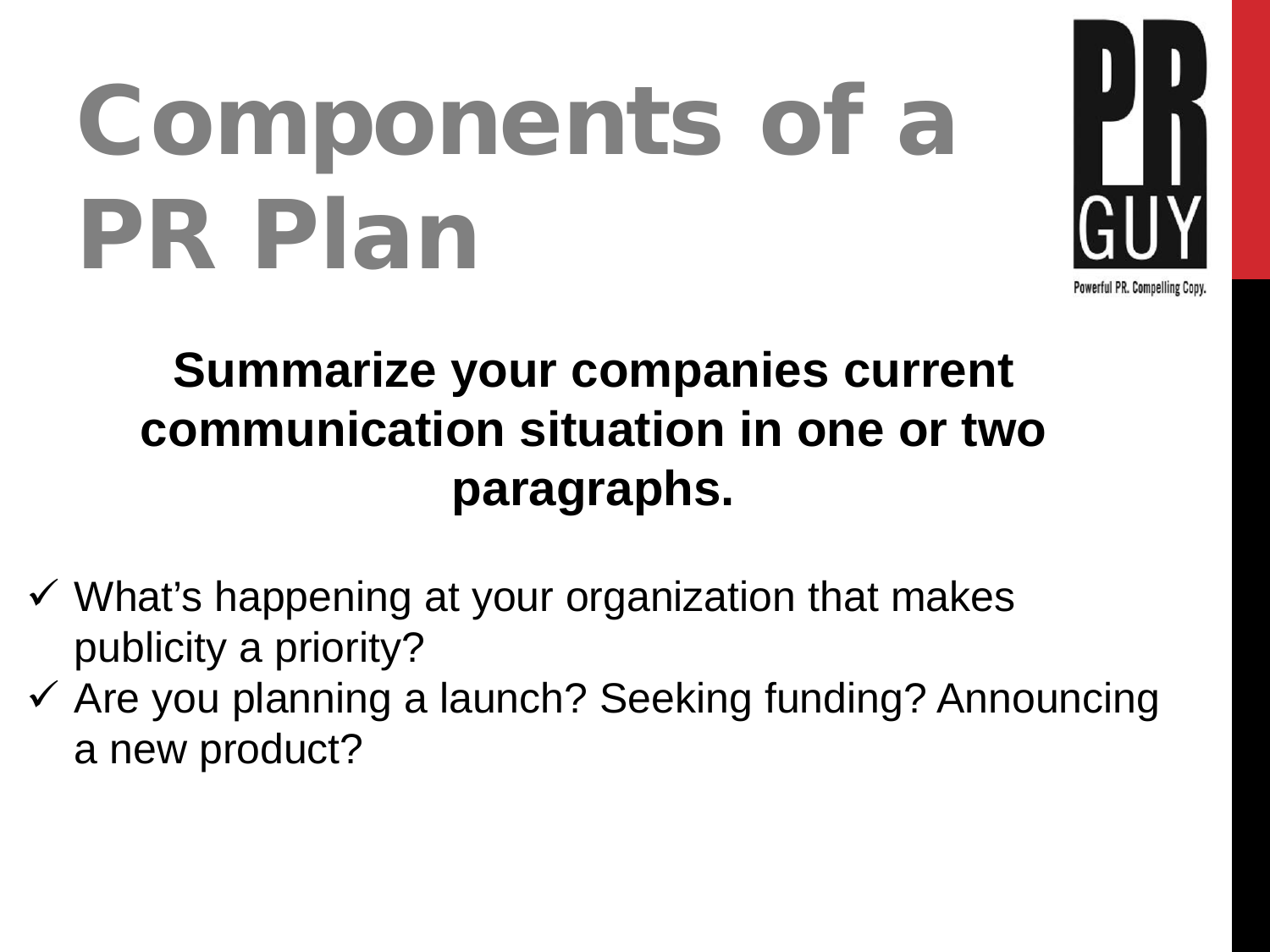#### Define Goals



#### **What do you want to accomplish through PR? How will you measure success?**

#### **Sample goals may include:**

- $\checkmark$  Driving traffic to your website
- $\checkmark$  Attracting VC funding
- $\checkmark$  Increasing sales
- $\checkmark$  Building SEO and brand awareness
- $\checkmark$  Creating hype before a tradeshow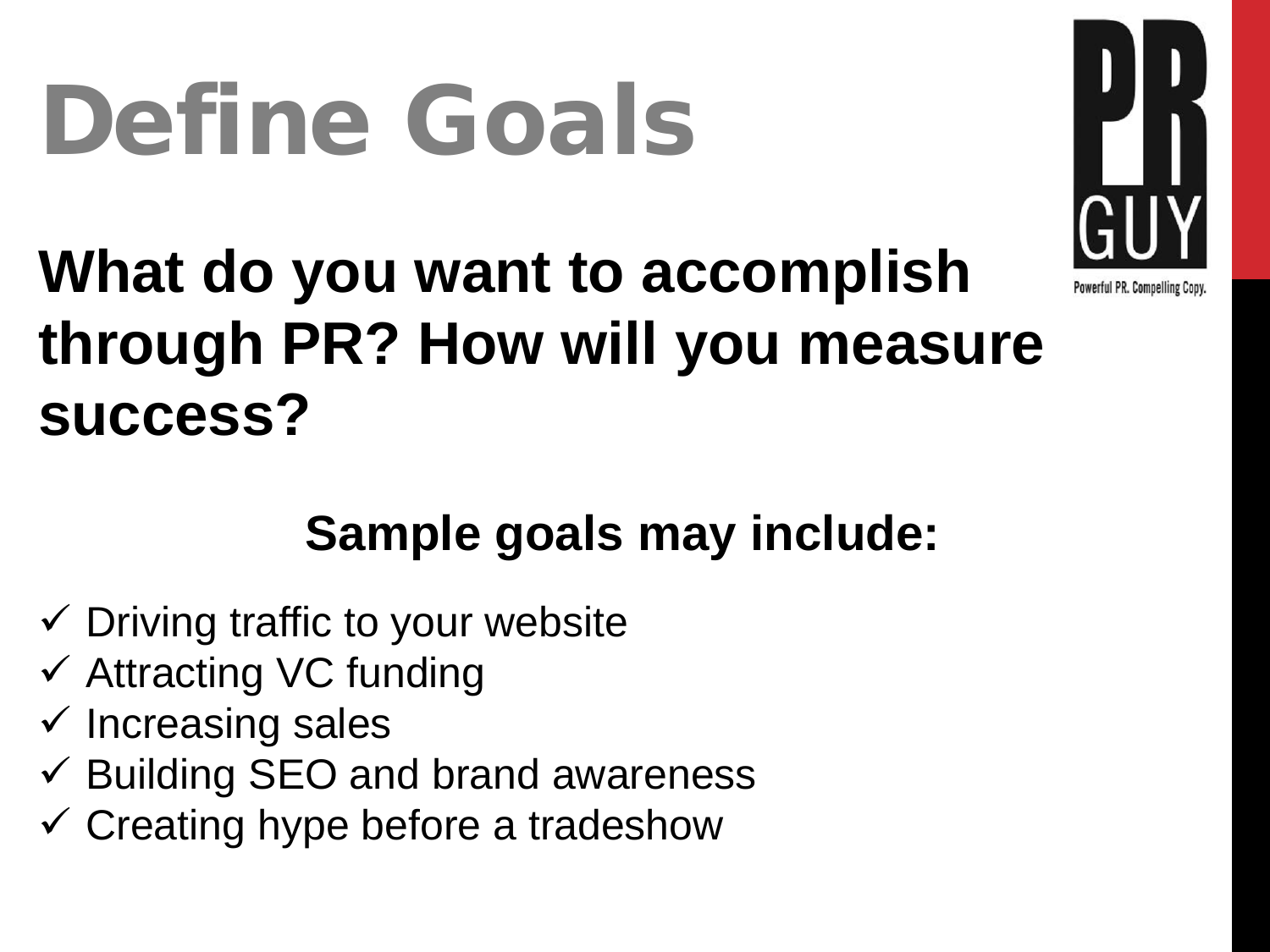# Define Messaging



- $\checkmark$  Your message is the backbone of your communication plan
- $\checkmark$  Determine what key messages you want to communicate to the press and consistently
- $\checkmark$  What makes you unique? What can you claim that no one else can claim?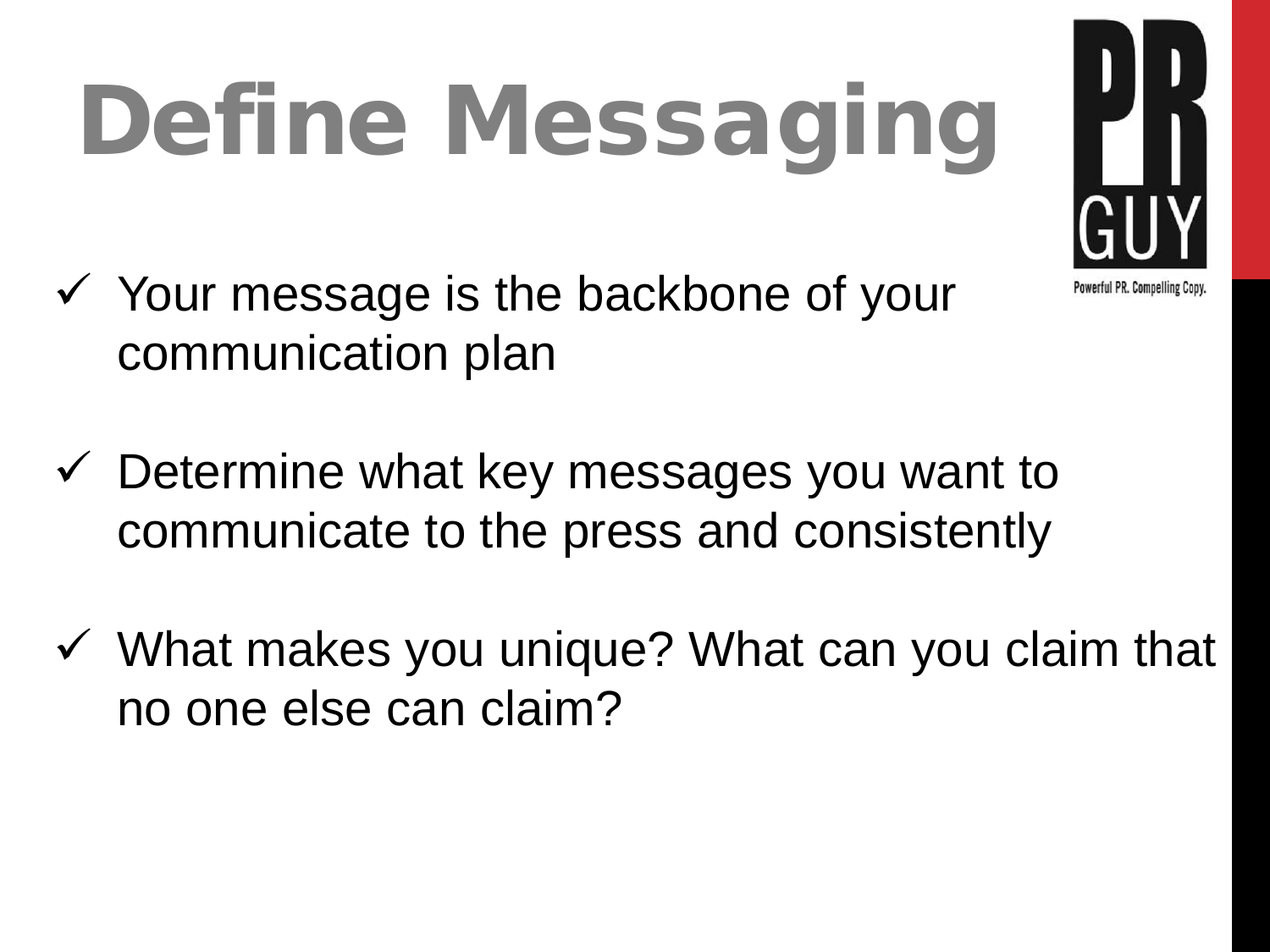## Define Target Market





#### **And what they read and watch**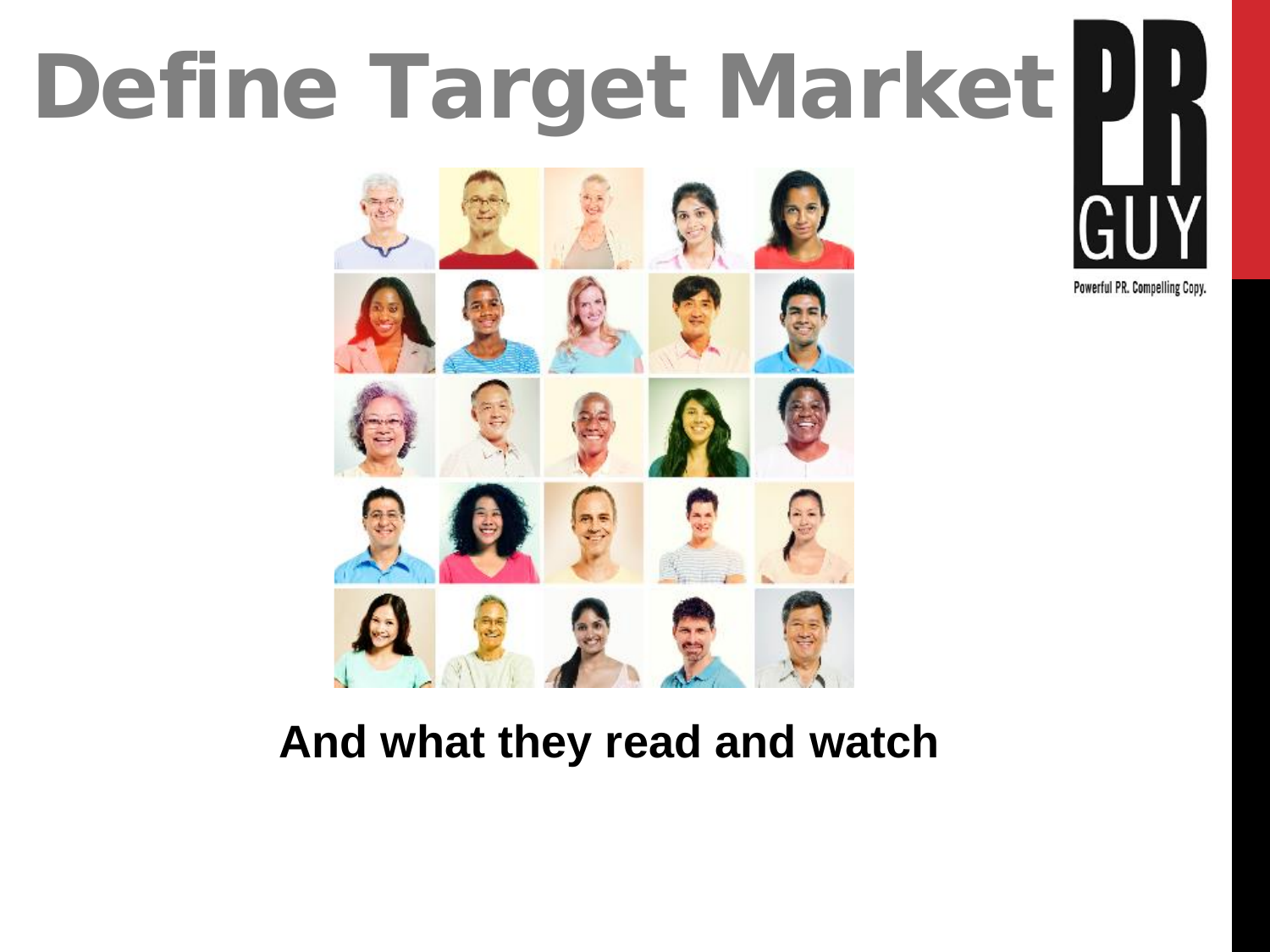#### Determine Tactics





Tactics are the tools you'll use to generate publicity. Your tactics may include pitching, tip sheets, press releases, and launch events.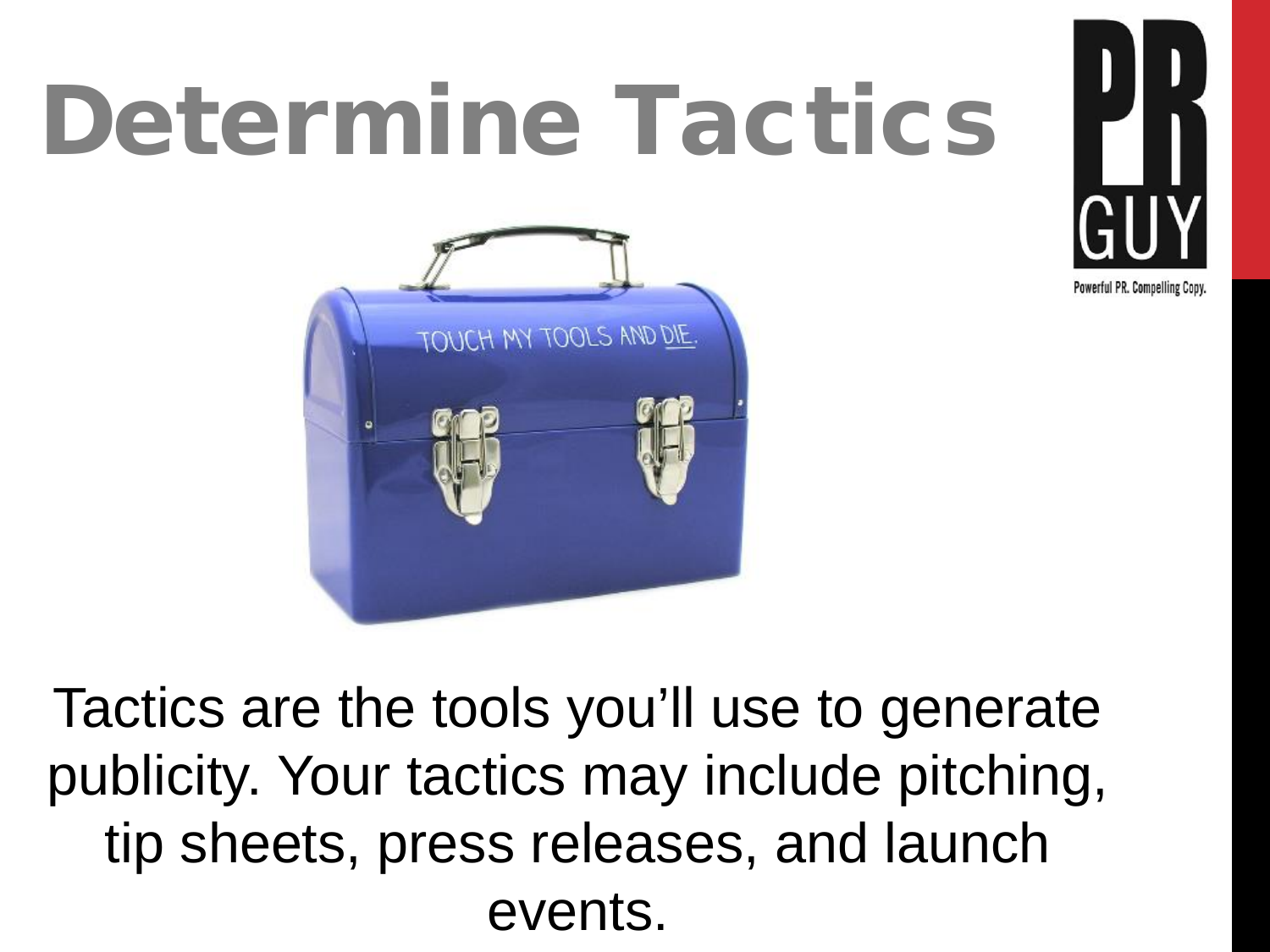# Budget





#### **How much money can you allocate toward PR?**

This will help you define your tactics and determine whether you'll be able to hire an outside resource. Send samples, go on press tours, etc.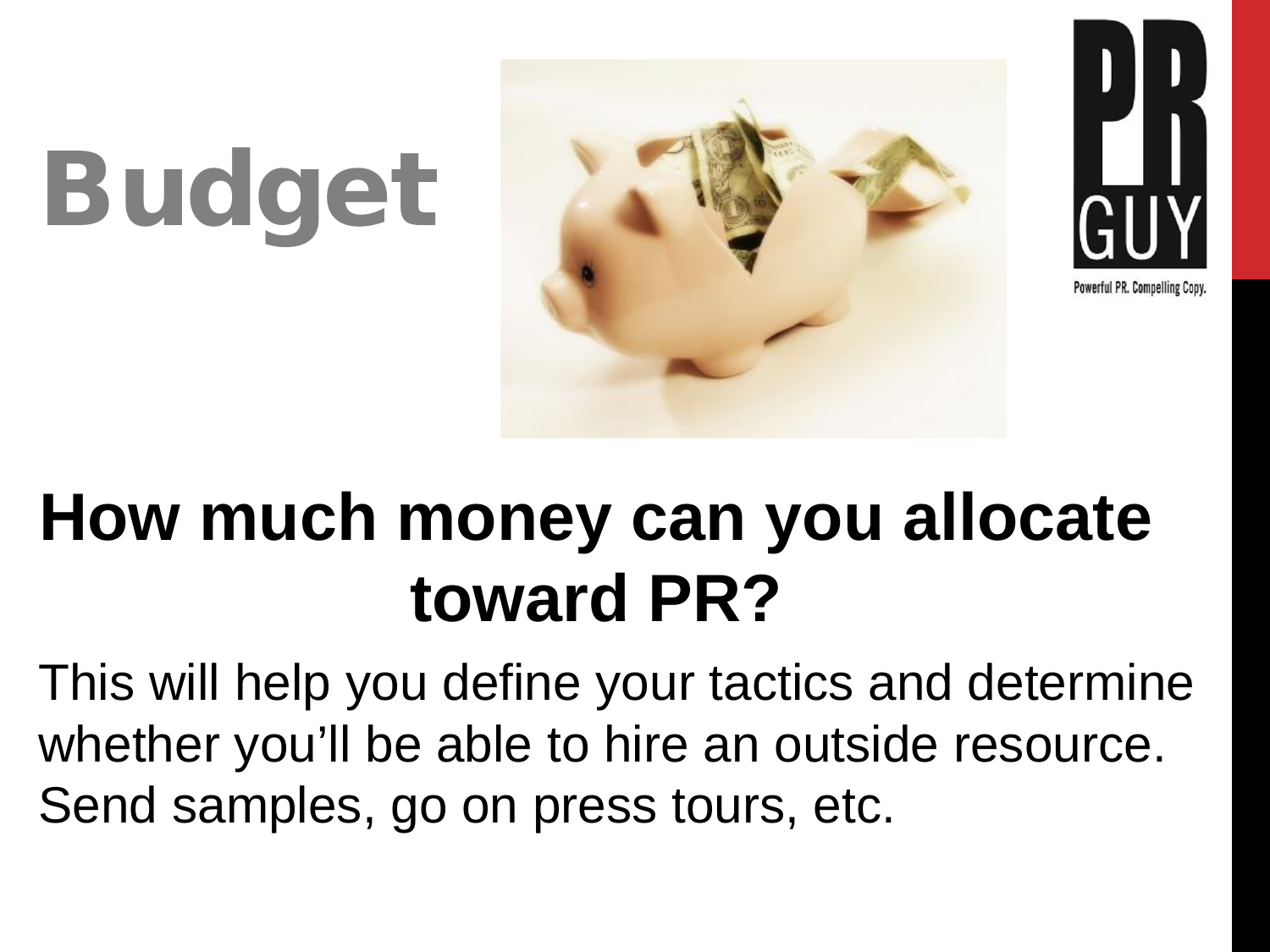# Create a Timeline



#### PR is all about proper planning.

A timeline will help you manage the tasks and tactics included in your plan.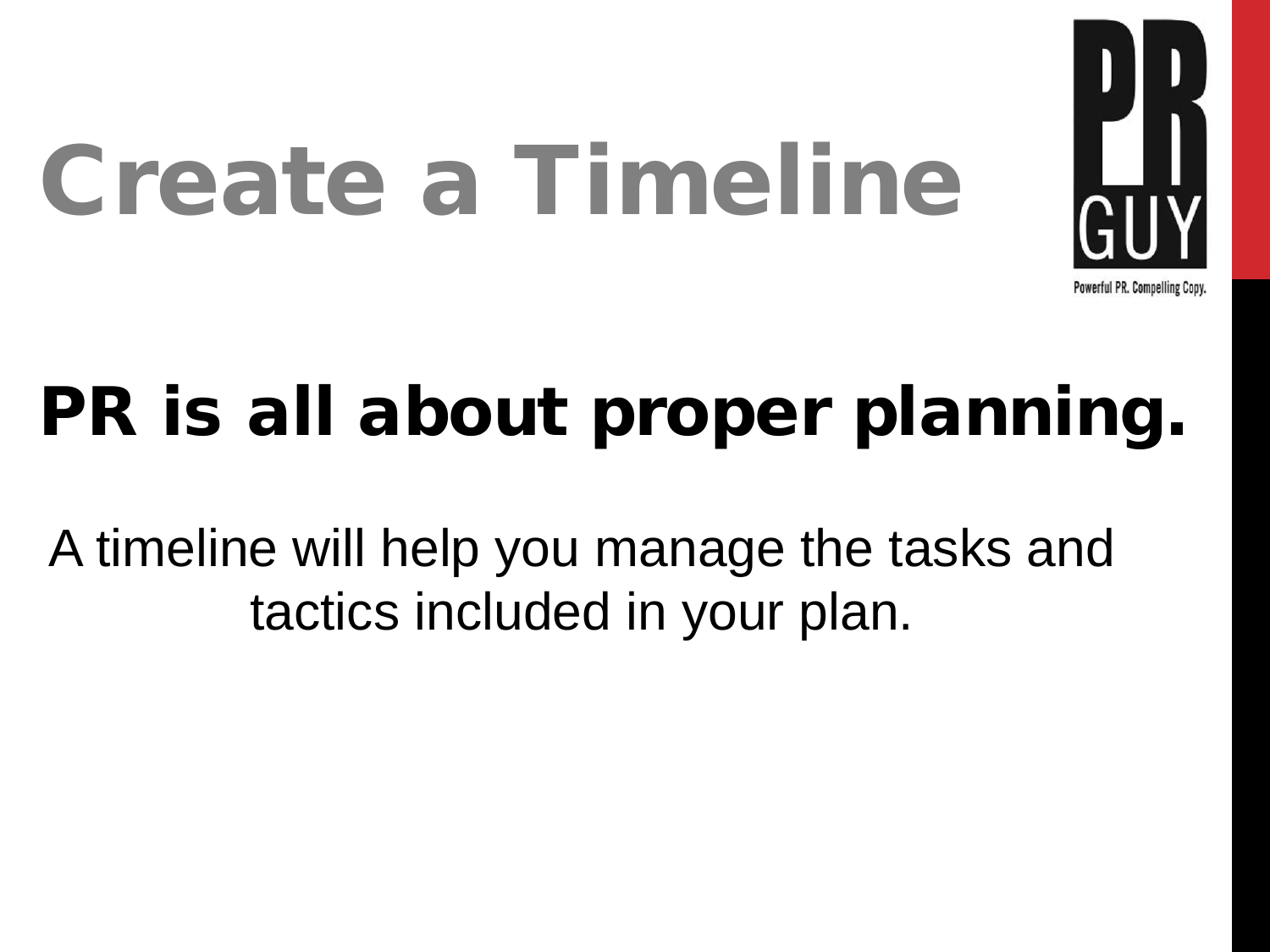## Determine Assets



You'll want to have the following assets available for your PR campaign:

- $\checkmark$  Professional product shots and photos
- $\checkmark$  Downloadable version of logo
- $\checkmark$  Product samples to send to press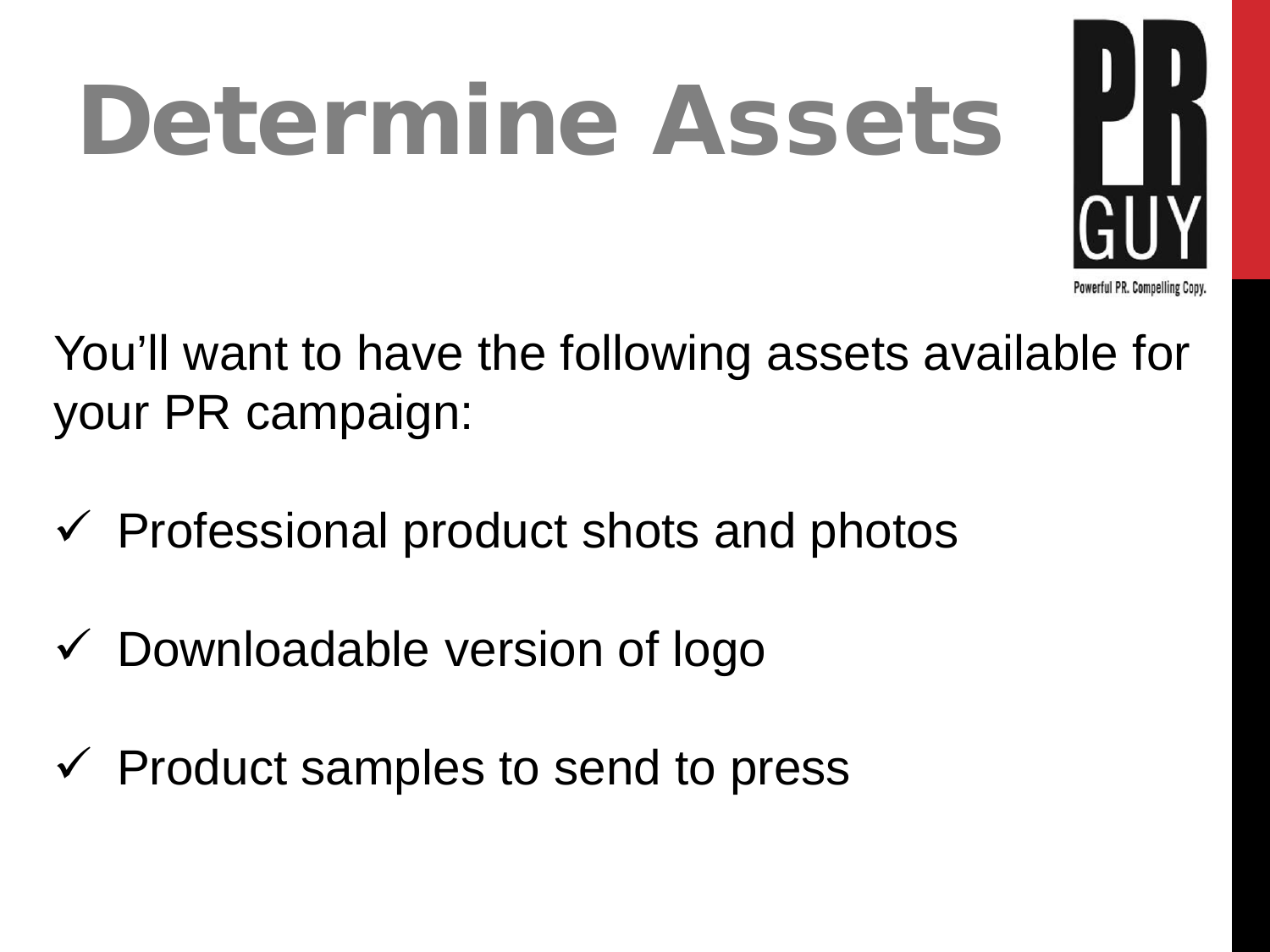## Create an Online Press Room



Include the Following:

 $\checkmark$  Contact Information - Make this prominent!

- Assets include: videos, downloadable logos, product shots
- $\checkmark$  Photos of key team members
- $\checkmark$  Links to recent press
- $\checkmark$  Social media handles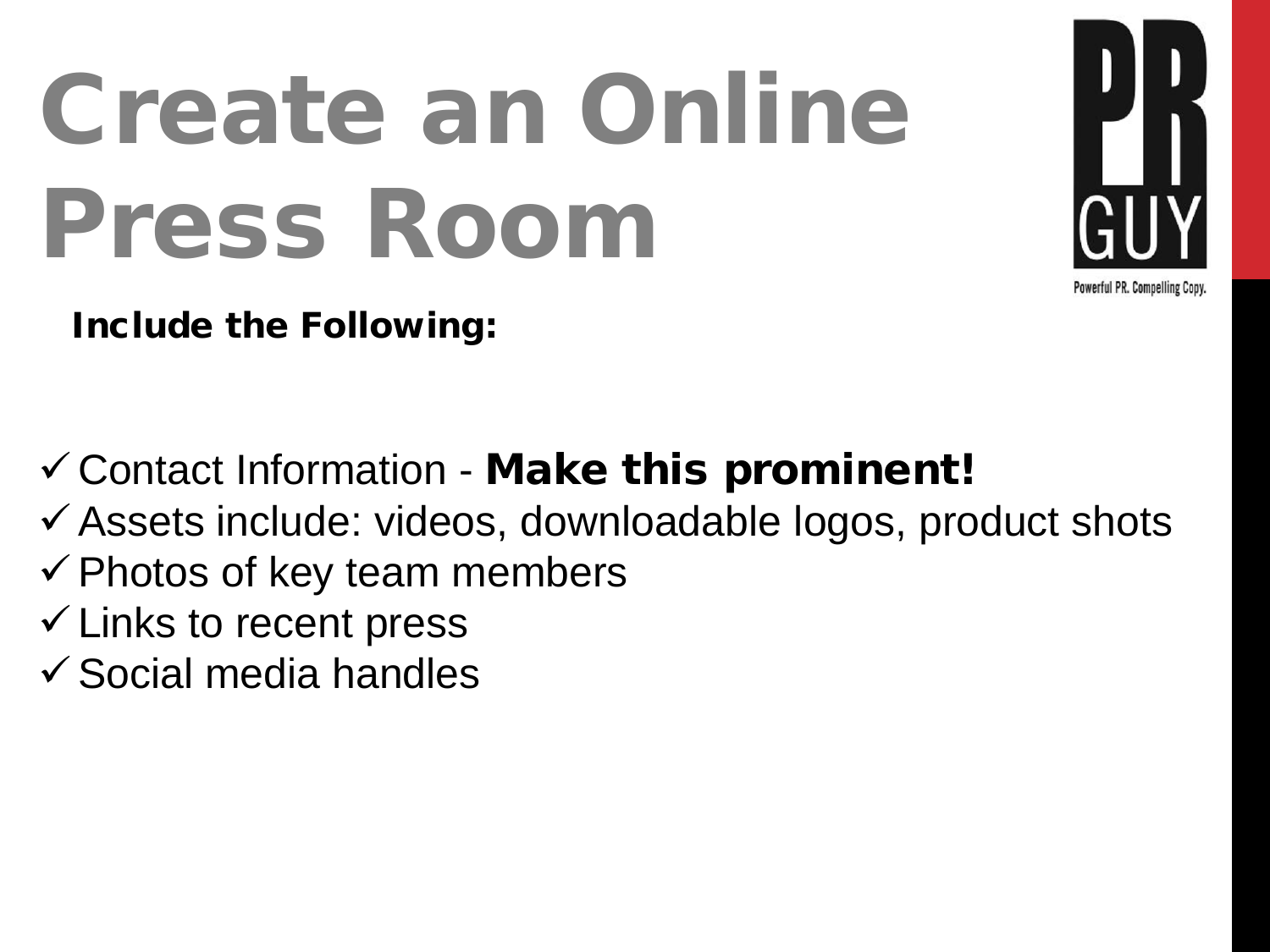## Build a Database





Powerful PR. Compelling Copy.

#### **Include:**

- $\checkmark$  Excel sheet
- $\checkmark$  Press contact /name
- $\checkmark$  Email
- Phone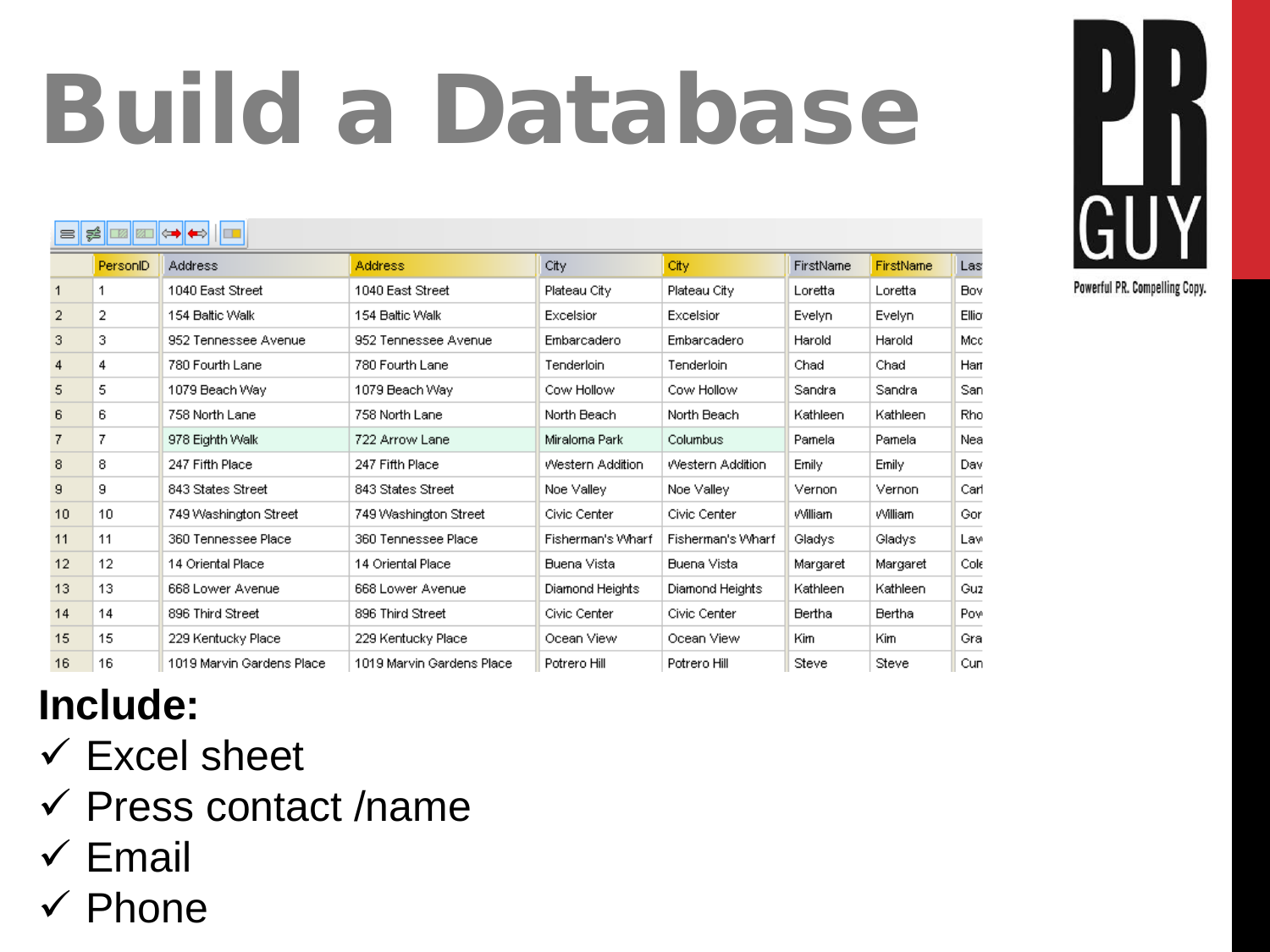## Do-It-Yourselfer Tip: Go Narrow



#### **Less is More** (more or less)

Start your database by handpicking twenty journalists/ bloggers/influencers who cover your industry. Follow them on social media. Go narrow rather than having an expansive/overwhelming list of contacts.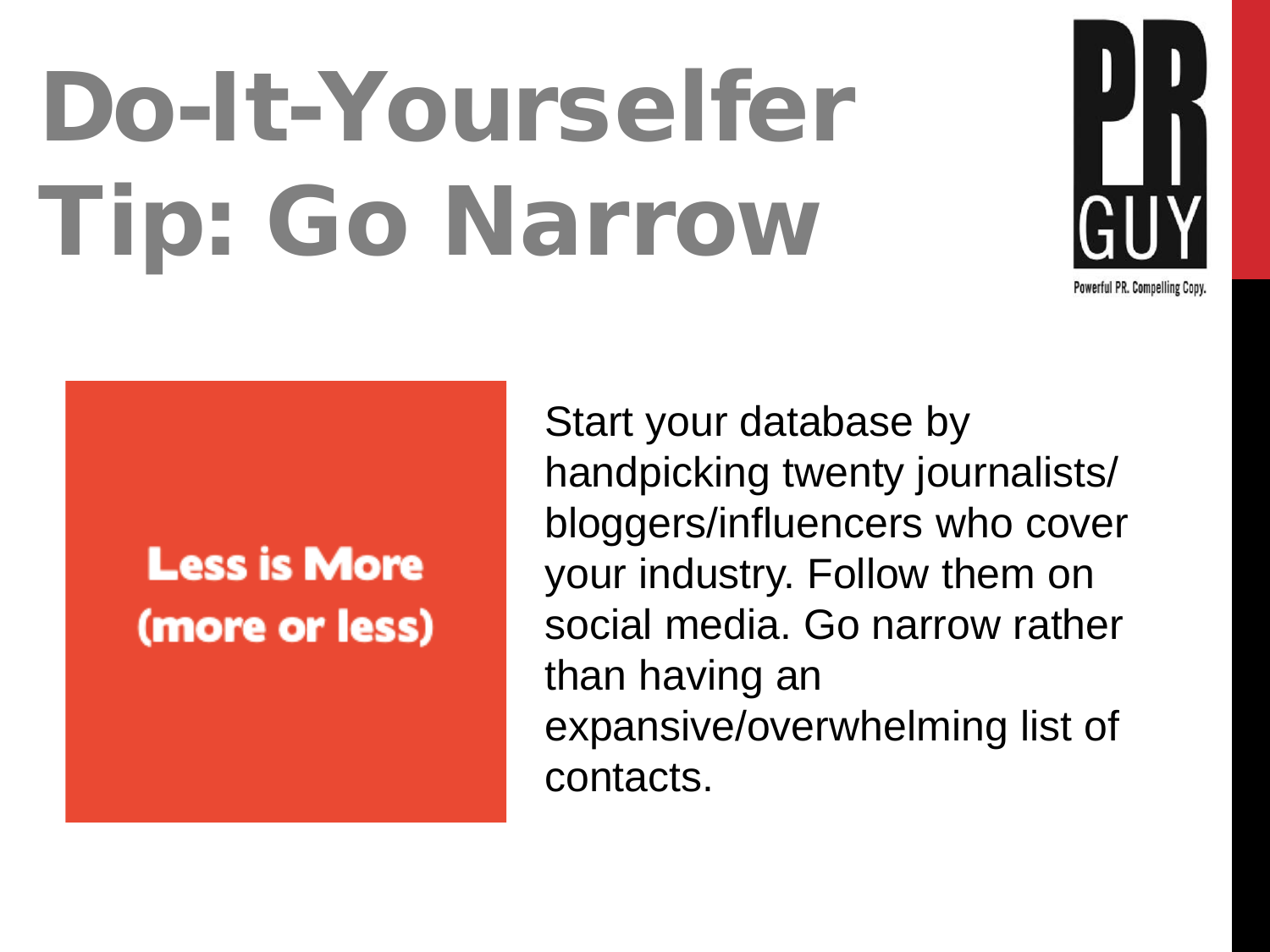## Executing Your Campaign





42-17751654 [RF] @ www.visualphotos.com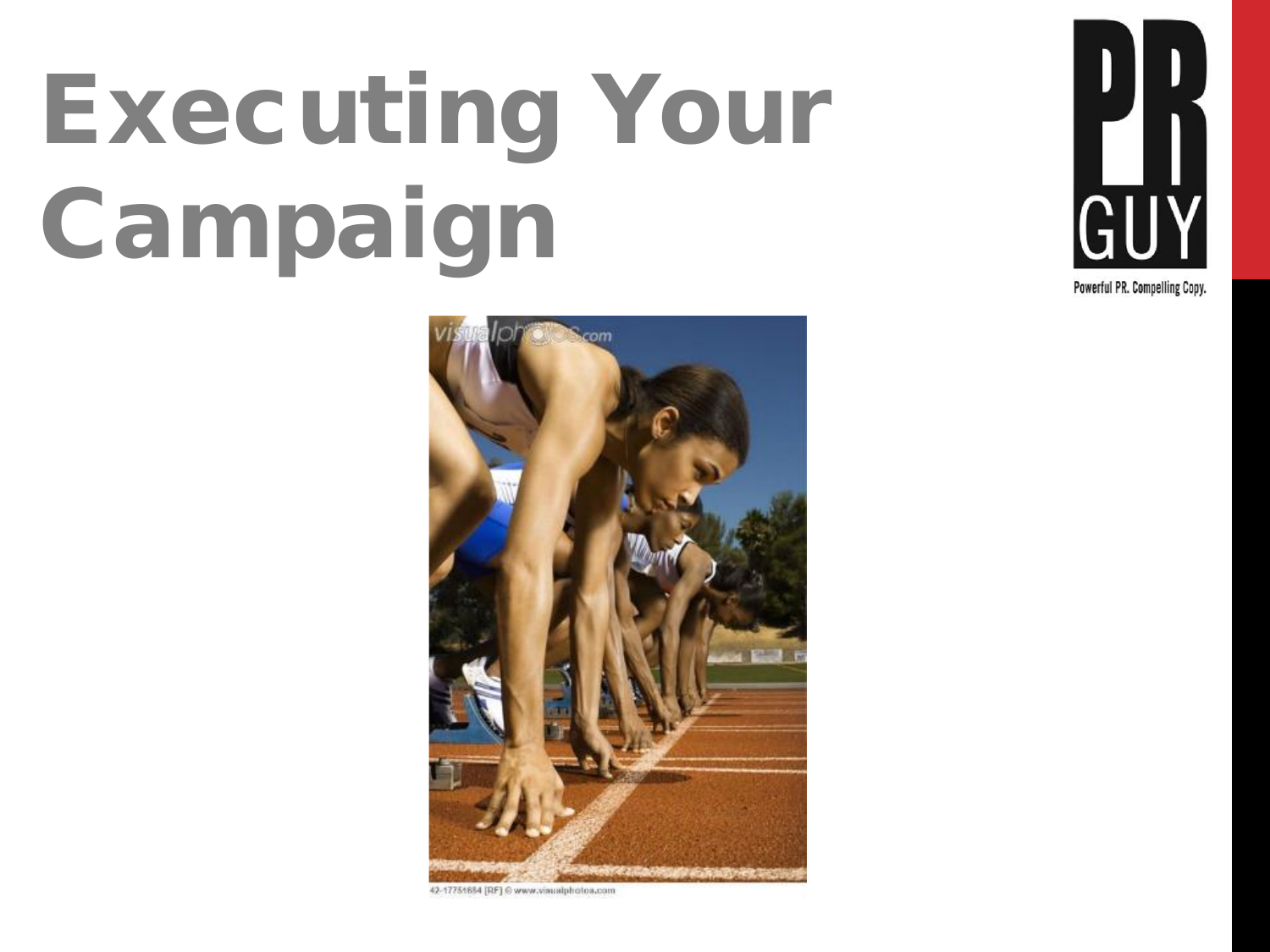## Know What's Newsworthy?





Publishers of newspapers, magazines and blogs create content with their readers in mind. If you want to be successful in PR you need to think like a publisher. Publishers look for stories that will be of interest to their readers.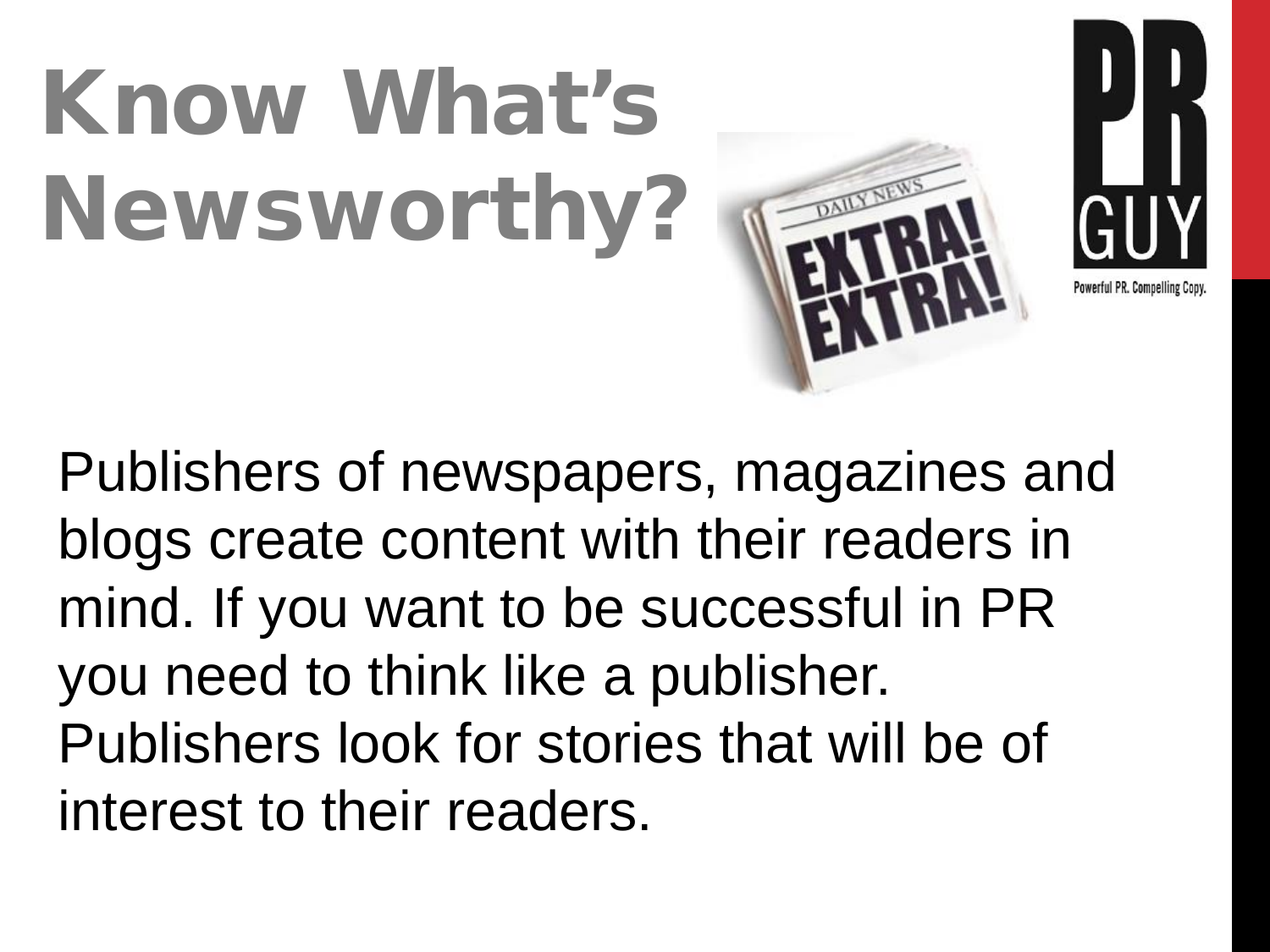#### What's Newsworthy?



- $\checkmark$  Launching a new product or service
- $\checkmark$  Securing funding
- $\checkmark$  Your company has conducted a compelling study & has data to share
- $\checkmark$  Appointment of senior staff member to your team
- $\checkmark$  News of a high profile partnership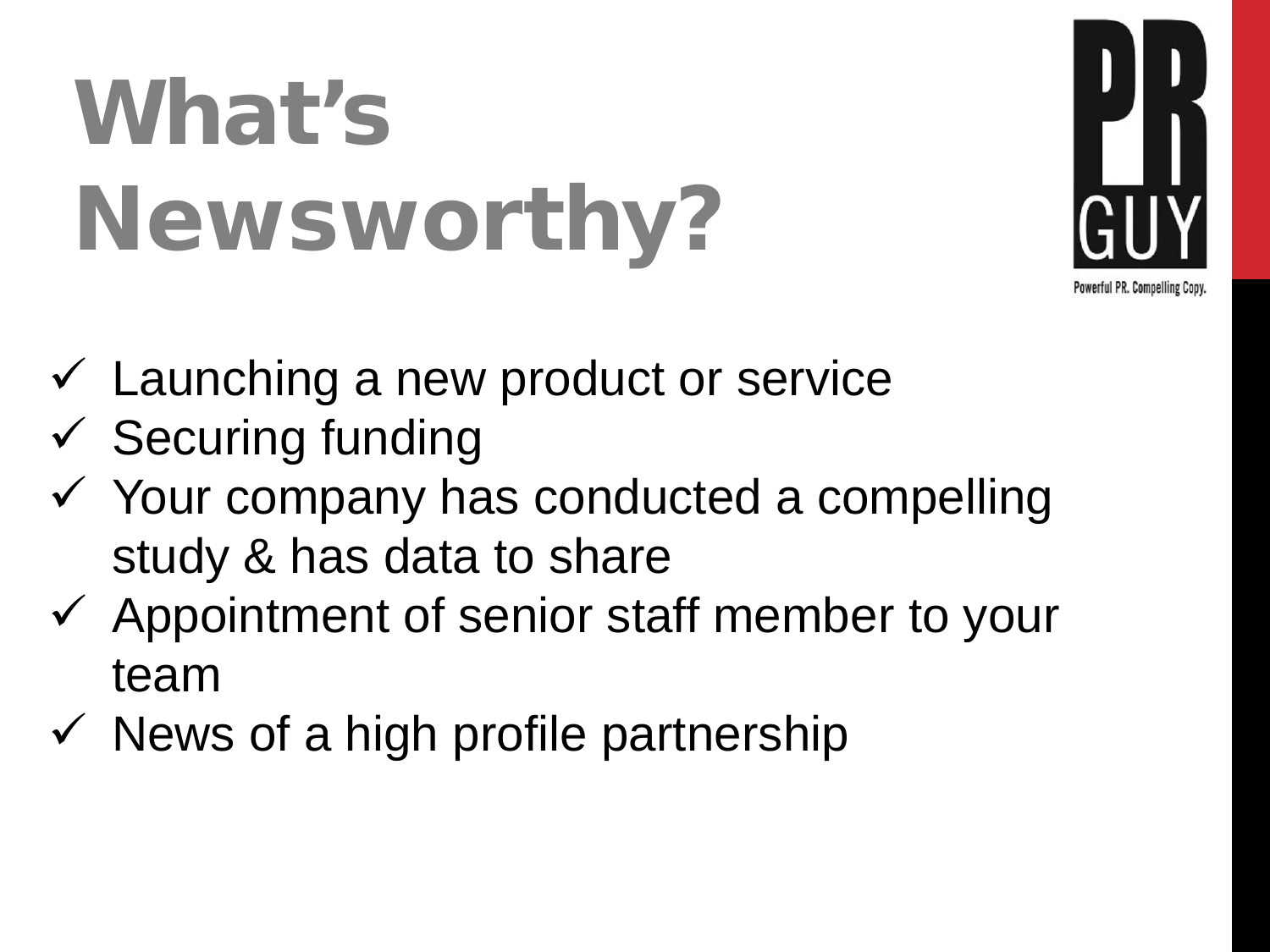#### Do Your Research



The best way to familiarize yourself with what's newsworthy is to do your research. If you know that NYT reporter Mary Smith consistently reviews consumer electronics and you have a new gadget on the market, stalk her!

Read her column, follow her on social media and gain insight into the topics that she covers and likes to write about. This will help you craft your pitch.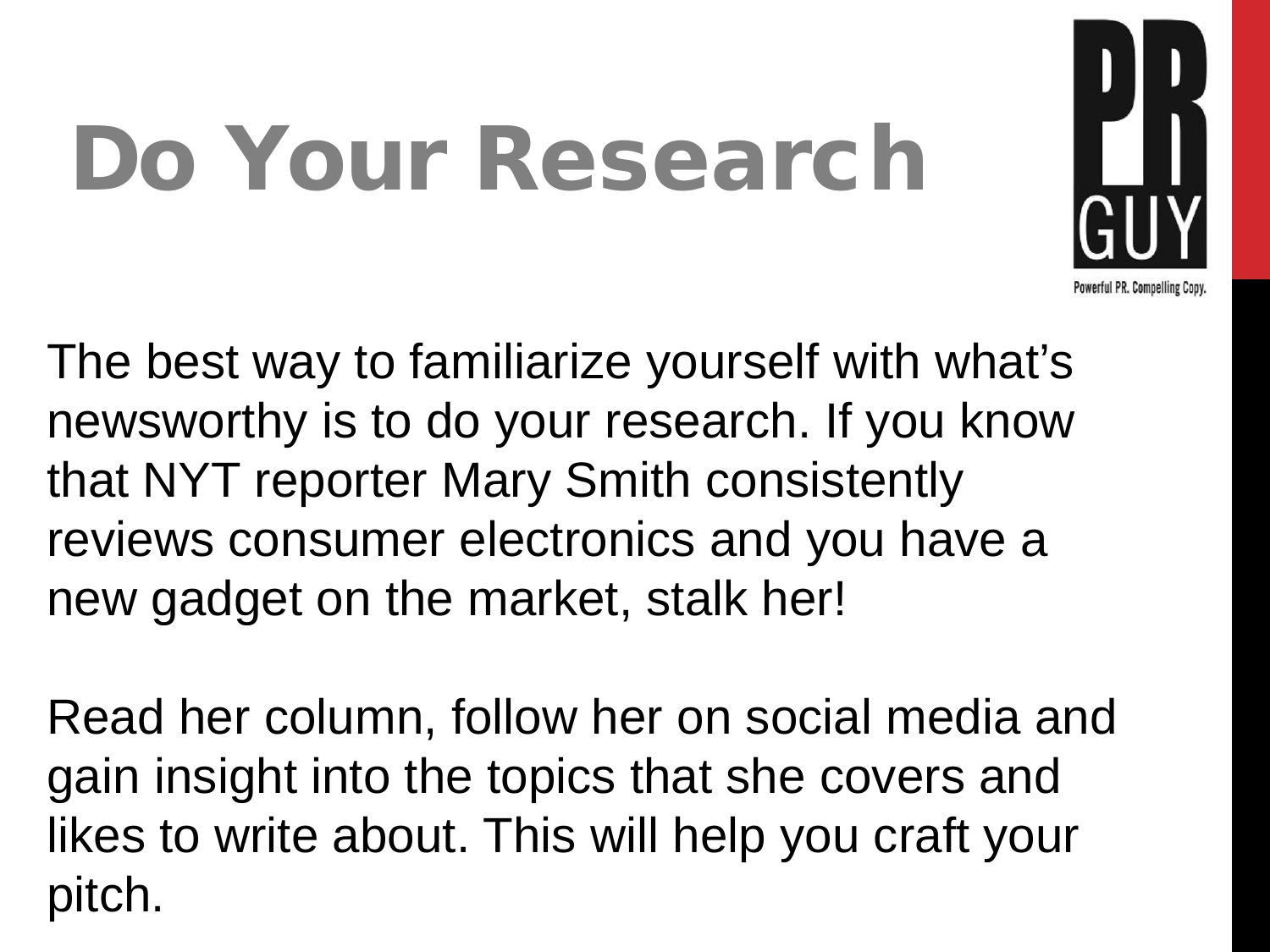

#### Your first point of contact should start with an introductory email.

Send the journalist an email introducing yourself and letting them know that you'll be sending pitches from time to time.

Remember, there's a human being on the other side of that email and you want to establish a working relationship with that person.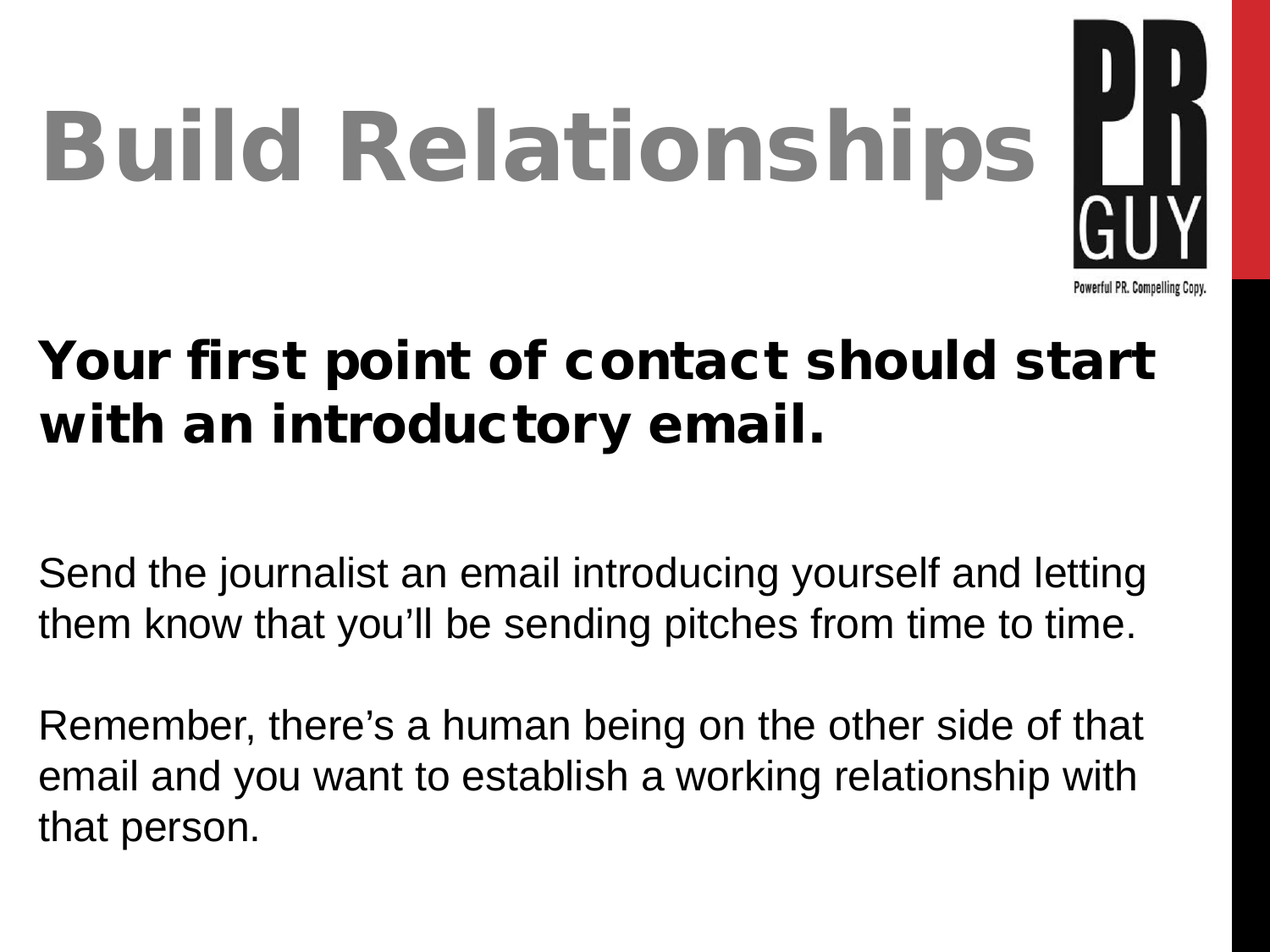# Press Releases Rarely Work



Bloggers, journalists, and producers receive hundreds of press releases a day. Most of them are poorly written, boring, and filled with irrelevant information. In fact, the majority are never even opened, due to sleepy subject lines and hokey headlines crammed with jargon. Many members of the media simply view press releases as spam.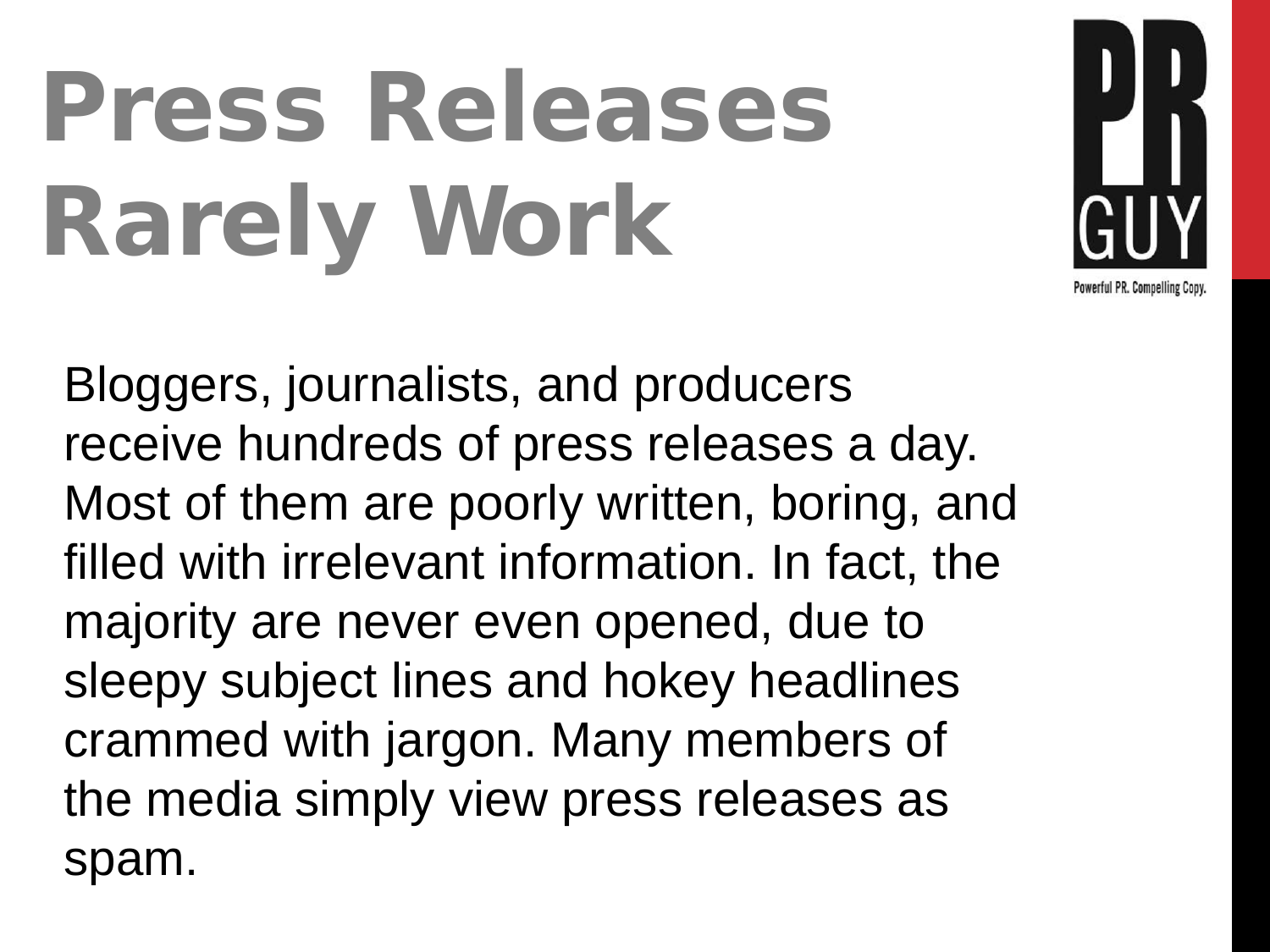# Switch to the Pitch





A pitch is a story idea you have for a specific media outlet. A great pitch is tailored to the publication and can't be duplicated for other media. Demonstrate that you've done your homework and you understand what the writer covers.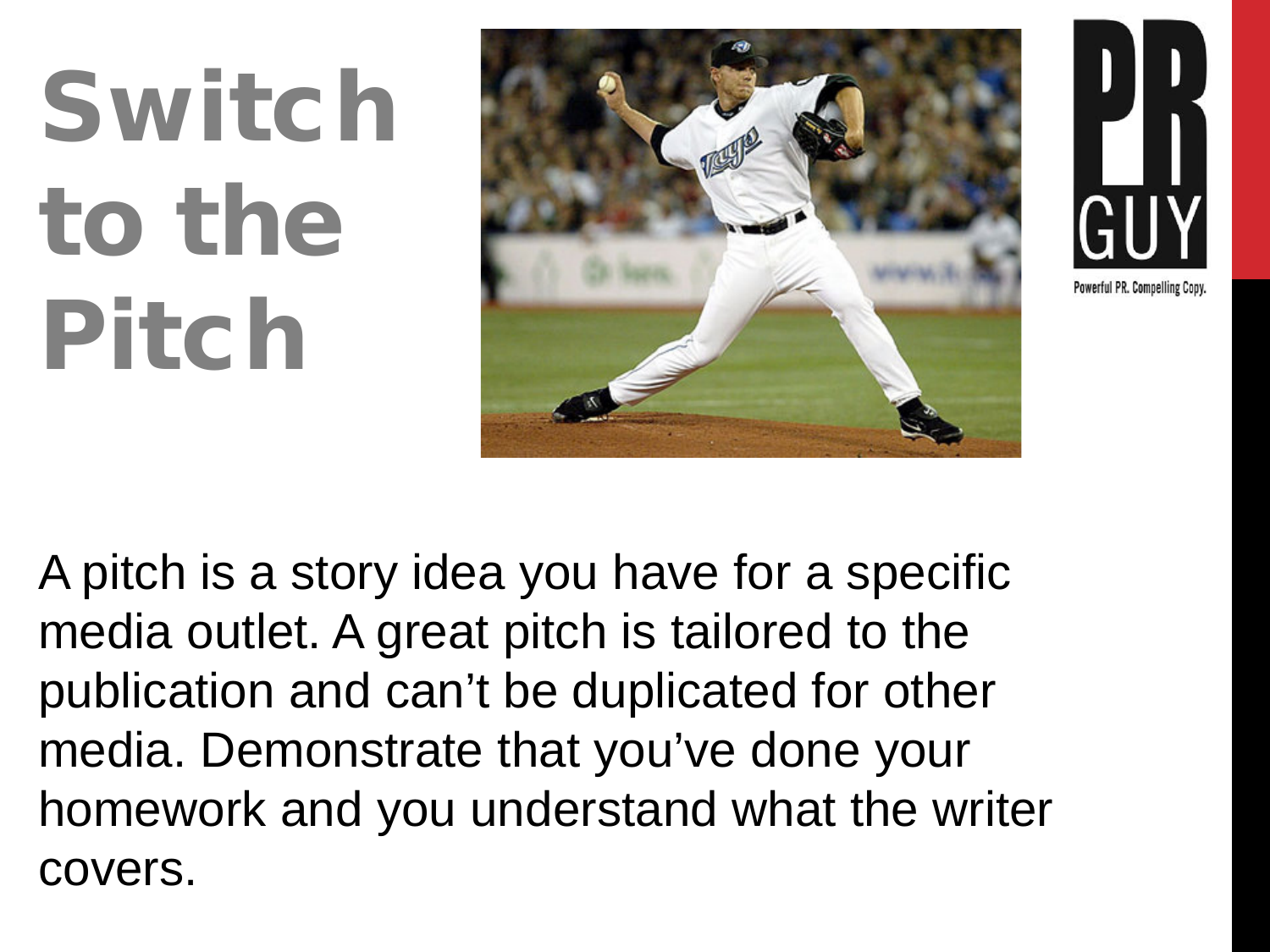## How to Craft a Pitch



Personalize your pitch to the publication as much as possible. Keep it **short, simple and to the point.** Use bullet points, and potential quotable resources. Your pitch has to offer value to the journalist. Address why this story resonate with their readers. Sell your story.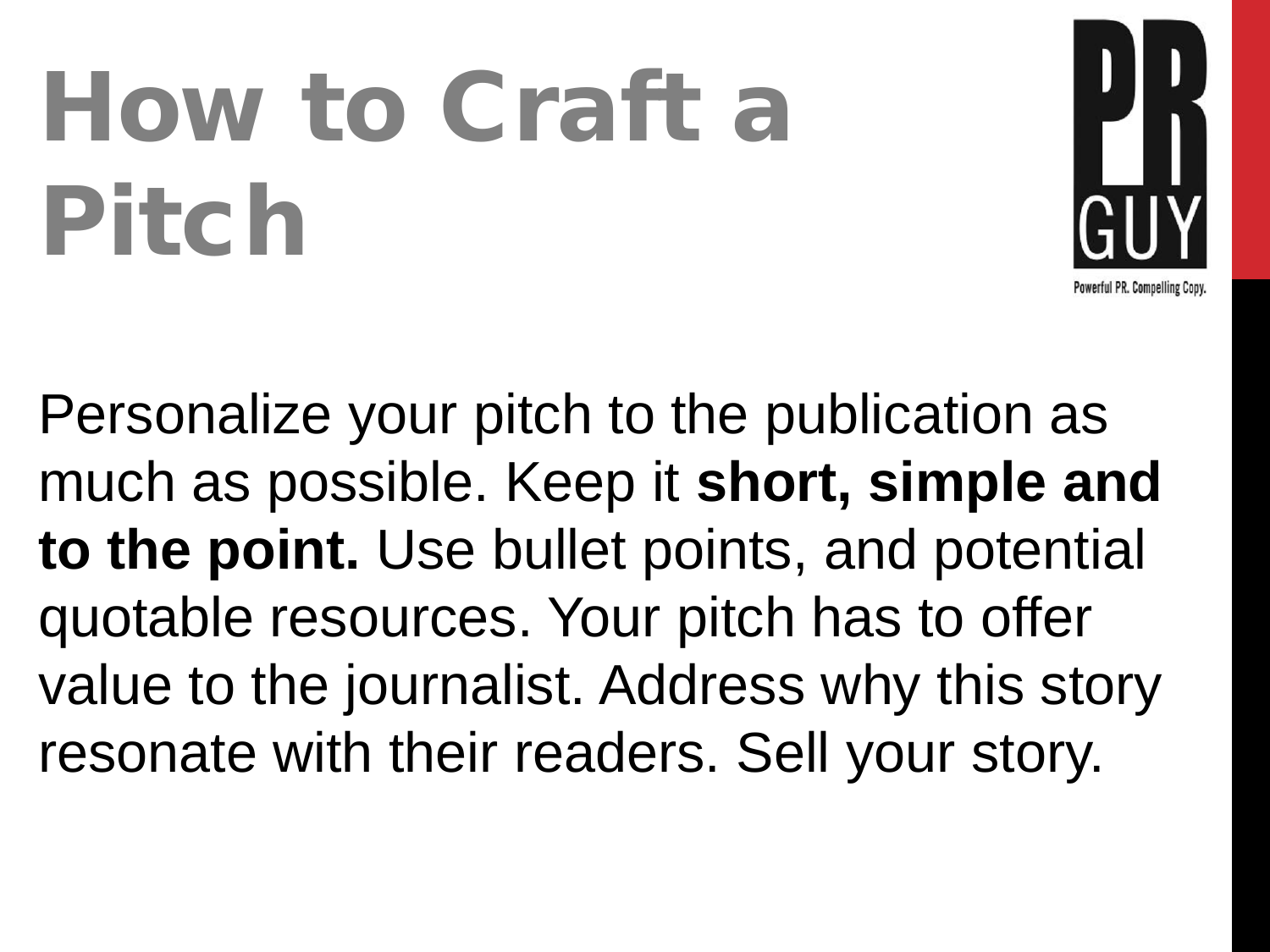## Collect Editorial Calendars



- An editorial calendar is the listing of planned themes and features for future issues of a magazine, newspaper or blog. You can generally find the editorial calendar on a publication's website under "advertising."
- The editorial calendar tells you what topics a particular publication will be focusing on for the coming year. It helps advertisers plan when they will run ads in that publication.
- Use editorial calendars to plan when to send your pitches.